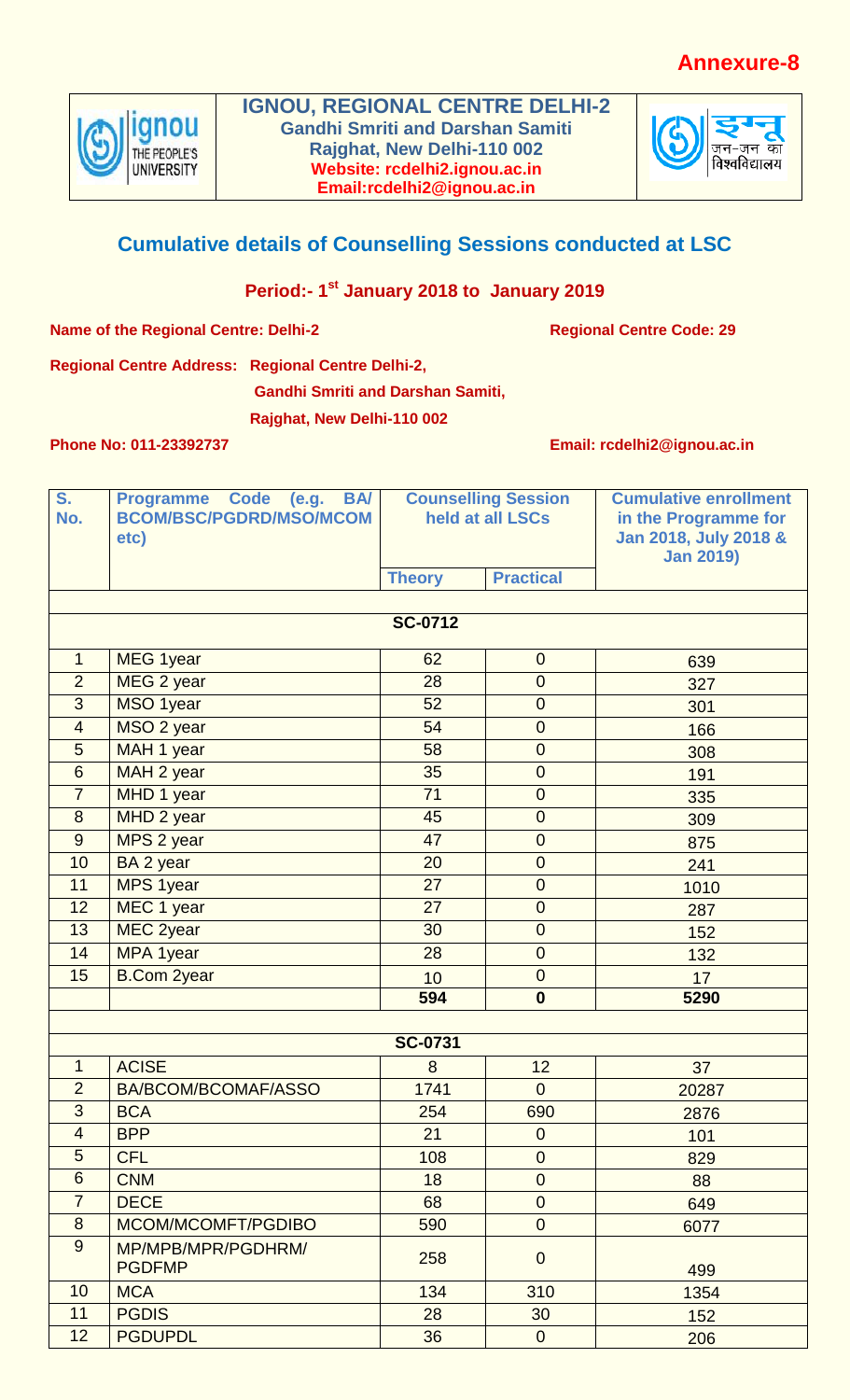| 13               | <b>CIT</b>           | $\pmb{0}$        | $\theta$         | 29                 |  |  |  |
|------------------|----------------------|------------------|------------------|--------------------|--|--|--|
| 14               | <b>CBS</b>           | $\boldsymbol{0}$ | $\mathbf 0$      | 55                 |  |  |  |
| 15               | <b>PGDEDS</b>        | $\pmb{0}$        | $\mathbf 0$      | 12                 |  |  |  |
| 16               | <b>PGCEDS</b>        | $\boldsymbol{0}$ | $\pmb{0}$        | 14                 |  |  |  |
| 17               | <b>ACPSD</b>         | 8                | $\overline{0}$   | 17                 |  |  |  |
| 18               | <b>MADVS</b>         | 16               | $\mathbf 0$      | 10                 |  |  |  |
| 19               | <b>ACPDM</b>         | $\overline{0}$   | $\overline{0}$   | 76                 |  |  |  |
|                  |                      | 3288             | 1042             | 33368              |  |  |  |
|                  | <b>SC-0734D</b>      |                  |                  |                    |  |  |  |
|                  |                      |                  |                  |                    |  |  |  |
| $\mathbf{1}$     | BA (BPC)             | 464              | 30               |                    |  |  |  |
| $\overline{2}$   | BA/B.COM/B.COM (A&F) |                  | $\boldsymbol{0}$ | January, 2019-2065 |  |  |  |
| $\overline{3}$   | <b>MCOM</b>          | 48               | $\boldsymbol{0}$ |                    |  |  |  |
| $\overline{4}$   | <b>MAPC</b>          | 80               | $\mathbf 0$      | July 2018-2628     |  |  |  |
| $\overline{5}$   | <b>BSW</b>           | $\pmb{0}$        | $\mathbf 0$      | January, 2018-472  |  |  |  |
| $\boldsymbol{6}$ | <b>MSW</b>           | $\overline{0}$   | 28               |                    |  |  |  |
| $\overline{7}$   | <b>MHD</b>           | 160              | $\mathbf 0$      |                    |  |  |  |
| 8                | <b>MEG</b>           | 128              | $\mathbf 0$      |                    |  |  |  |
| 9                | <b>MPS</b>           | 128              | $\mathbf 0$      |                    |  |  |  |
| 10               | MSCCFT/PGDCFT        | 48               | 56               |                    |  |  |  |
| 11               | <b>BLIS</b>          | 96               | 12               |                    |  |  |  |
| 12               | <b>MLIS</b>          | 96               | 8                |                    |  |  |  |
| 13               | <b>BTS</b>           | 200              | $\boldsymbol{0}$ |                    |  |  |  |
| 14               | <b>DECE</b>          | 64               | $\pmb{0}$        |                    |  |  |  |
| 15               | <b>DNHE</b>          | 96               | $\overline{0}$   |                    |  |  |  |
|                  |                      | 1608             | 134              |                    |  |  |  |
|                  |                      |                  |                  |                    |  |  |  |
|                  |                      | <b>SC-0740D</b>  |                  |                    |  |  |  |
| $\mathbf{1}$     | <b>BCA</b>           | 276              | 309              | 258                |  |  |  |
| $\overline{2}$   | <b>MCA</b>           | 312              | 309              | 215                |  |  |  |
| $\overline{3}$   | <b>BA</b>            | 138              | $\boldsymbol{0}$ | 1066               |  |  |  |
| $\overline{4}$   | <b>BCOM</b>          | 91               | $\mathbf 0$      | 229                |  |  |  |
| $\overline{5}$   | <b>BSW</b>           | 81               | $\mathbf 0$      | 79                 |  |  |  |
| $6\phantom{1}$   | <b>MSW</b>           | 160              | $\overline{0}$   | 324                |  |  |  |
|                  |                      | 1058             | 618              | 2171               |  |  |  |
| <b>SC-0763P</b>  |                      |                  |                  |                    |  |  |  |
| $\mathbf 1$      | <b>BCA</b>           | 441              | 500              | 252                |  |  |  |
|                  |                      |                  |                  |                    |  |  |  |
| <b>SC-0772</b>   |                      |                  |                  |                    |  |  |  |
| 1                | <b>BCA</b>           | 473              | 953              | 576                |  |  |  |
| $\overline{2}$   | <b>BDP</b>           | 1126             | $\mathbf 0$      | 2708               |  |  |  |
| 3                | <b>BPP</b>           | 63               | $\overline{0}$   | 40                 |  |  |  |
| $\overline{4}$   | <b>CIT</b>           | 19               | 20               | 17                 |  |  |  |
| 5                | <b>MCA</b>           | 315              | 414              | 240                |  |  |  |
| $6\phantom{1}$   | <b>MP</b>            | 280              | $\overline{0}$   | 352                |  |  |  |
|                  |                      | 2276             | 1387             | 3933               |  |  |  |
|                  |                      |                  |                  |                    |  |  |  |
|                  |                      | <b>SC-0774P</b>  |                  |                    |  |  |  |
| $\mathbf{1}$     | <b>PGDGM</b>         | $\mathbf 0$      | 90               | 40                 |  |  |  |
|                  |                      |                  |                  |                    |  |  |  |
|                  |                      |                  |                  |                    |  |  |  |
|                  |                      |                  |                  |                    |  |  |  |
|                  | <b>SC-0776P</b>      |                  |                  |                    |  |  |  |
| 1                | <b>BCA</b>           | 398              | 796              | 465                |  |  |  |
| $\overline{2}$   | <b>MCA</b>           | 294              | 446              | 372                |  |  |  |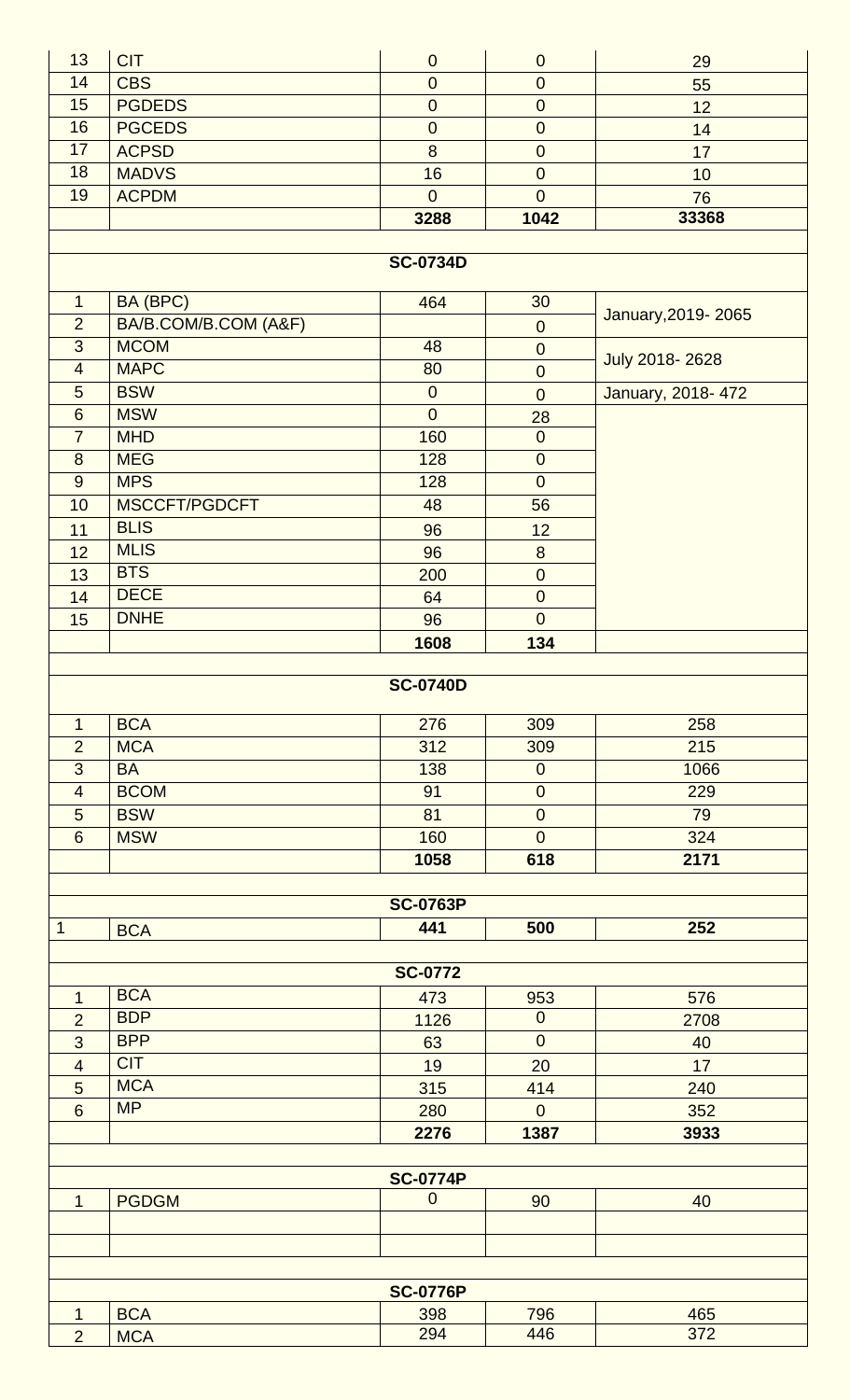|                                                                                        |                | 692             | 1242                    | 837                           |  |  |  |
|----------------------------------------------------------------------------------------|----------------|-----------------|-------------------------|-------------------------------|--|--|--|
|                                                                                        |                |                 |                         |                               |  |  |  |
| <b>SC-07112D</b><br><b>DWED</b><br>$\mathbf{1}$<br>52<br><b>Some Intensive Session</b> |                |                 |                         |                               |  |  |  |
| $\overline{2}$                                                                         | <b>CCP</b>     | 32              | $\theta$<br>$\mathbf 0$ | <b>Some Intensive Session</b> |  |  |  |
| 3                                                                                      | <b>CHR</b>     | 36              | $\mathbf 0$             | <b>Some Intensive Session</b> |  |  |  |
| $\overline{4}$                                                                         | <b>CTS</b>     | 54              | $\mathbf 0$             | <b>Some Intensive Session</b> |  |  |  |
| 5                                                                                      | <b>CFN</b>     | 52              | $\overline{0}$          | <b>Some Intensive Session</b> |  |  |  |
| $6\phantom{1}6$                                                                        | <b>DAFE</b>    | 16              | $\mathbf 0$             | <b>Some Intensive Session</b> |  |  |  |
|                                                                                        |                | 242             | $\boldsymbol{0}$        |                               |  |  |  |
|                                                                                        |                |                 |                         |                               |  |  |  |
|                                                                                        |                | <b>SC-29010</b> |                         |                               |  |  |  |
| $\mathbf{1}$                                                                           | <b>BA/BCOM</b> | 1655            | 2230                    | 3885                          |  |  |  |
| $\overline{2}$                                                                         | <b>MCOM</b>    | 1440            | $\overline{0}$          | 2420                          |  |  |  |
| 3                                                                                      | <b>BCA</b>     | 699             | 780                     | 709                           |  |  |  |
| $\overline{4}$                                                                         | <b>MCA</b>     | 348             | 452                     | 333                           |  |  |  |
| 5                                                                                      | <b>MP</b>      | 254             | $\overline{0}$          | 122                           |  |  |  |
|                                                                                        |                | 4396            | 3462                    | 7469                          |  |  |  |
|                                                                                        |                | <b>SC-29019</b> |                         |                               |  |  |  |
|                                                                                        |                |                 |                         |                               |  |  |  |
| $\mathbf{1}$                                                                           | <b>BDP</b>     | 1863            | $\mathbf 0$             | 4962                          |  |  |  |
| $\overline{2}$                                                                         | <b>MHD</b>     | 338             | $\mathbf 0$             | 368                           |  |  |  |
| 3                                                                                      | <b>BPP</b>     | 38              | $\mathbf 0$             | 50                            |  |  |  |
| $\overline{4}$                                                                         | <b>ASSO</b>    | 20              | $\mathbf 0$             | 13                            |  |  |  |
| 5                                                                                      | <b>BCA</b>     | 396             | $\mathbf 0$             | 431                           |  |  |  |
| $6\phantom{1}6$                                                                        | <b>MCA</b>     | 454             | $\mathbf 0$             | 494                           |  |  |  |
|                                                                                        |                | 3109            | $\boldsymbol{0}$        | 3109                          |  |  |  |
|                                                                                        |                |                 |                         |                               |  |  |  |
|                                                                                        |                |                 |                         |                               |  |  |  |
|                                                                                        |                | <b>SC-29020</b> |                         |                               |  |  |  |
| $\mathbf{1}$                                                                           | <b>BDP</b>     | 1131            | $\mathbf 0$             | 1564                          |  |  |  |
| $\overline{2}$                                                                         | <b>MHD</b>     | 330             | $\boldsymbol{0}$        | 317                           |  |  |  |
| 3                                                                                      | <b>BPP</b>     | 12              | $\mathbf 0$             | 8                             |  |  |  |
| $\overline{4}$                                                                         | <b>ASSO</b>    | $\overline{0}$  | $\overline{0}$          | $\overline{0}$                |  |  |  |
| 5                                                                                      | <b>BCA</b>     | 350             | 499                     | 372                           |  |  |  |
| $6\phantom{1}6$                                                                        | <b>MCA</b>     | 140             | 184                     | 101                           |  |  |  |
| $\overline{7}$                                                                         | <b>MBA</b>     | 136             | $\mathbf{0}$            | 66                            |  |  |  |
|                                                                                        |                | 2099            | 683                     | 2428                          |  |  |  |
|                                                                                        |                | <b>SC-29044</b> |                         |                               |  |  |  |
|                                                                                        |                |                 |                         |                               |  |  |  |
| $\mathbf 1$                                                                            | <b>MCOM</b>    | 478             | $\theta$                | 822                           |  |  |  |
| $\overline{2}$                                                                         | <b>MPS</b>     | 591             | $\boldsymbol{0}$        | 853                           |  |  |  |
| 3                                                                                      | <b>MEG</b>     | 225             | $\mathbf 0$             | 333                           |  |  |  |
| $\overline{4}$                                                                         | <b>MHD</b>     | 164             | $\mathbf 0$             | 244                           |  |  |  |
| 5                                                                                      | <b>BDP</b>     | 1888            | $\mathbf 0$             | 2781                          |  |  |  |
| $6\phantom{1}6$                                                                        | <b>BPP</b>     | 48              | $\boldsymbol{0}$        | 70                            |  |  |  |
|                                                                                        |                | 3394            | $\boldsymbol{0}$        | 5103                          |  |  |  |
|                                                                                        |                | <b>SC-29045</b> |                         |                               |  |  |  |
|                                                                                        |                |                 |                         |                               |  |  |  |
| $\mathbf 1$                                                                            | <b>BCOM</b>    | 849             | $\mathbf{0}$            | 849                           |  |  |  |
| $\overline{2}$                                                                         | <b>MCA</b>     | 1077            | 973                     | 2050                          |  |  |  |
| 3                                                                                      | <b>MHD</b>     | 544             | $\boldsymbol{0}$        | 544                           |  |  |  |
| $\overline{4}$                                                                         | <b>MEG</b>     | 517             | ${\bf 0}$               | 517                           |  |  |  |
| $\overline{5}$                                                                         | <b>MCOM</b>    | 2054            | $\pmb{0}$               | 2054                          |  |  |  |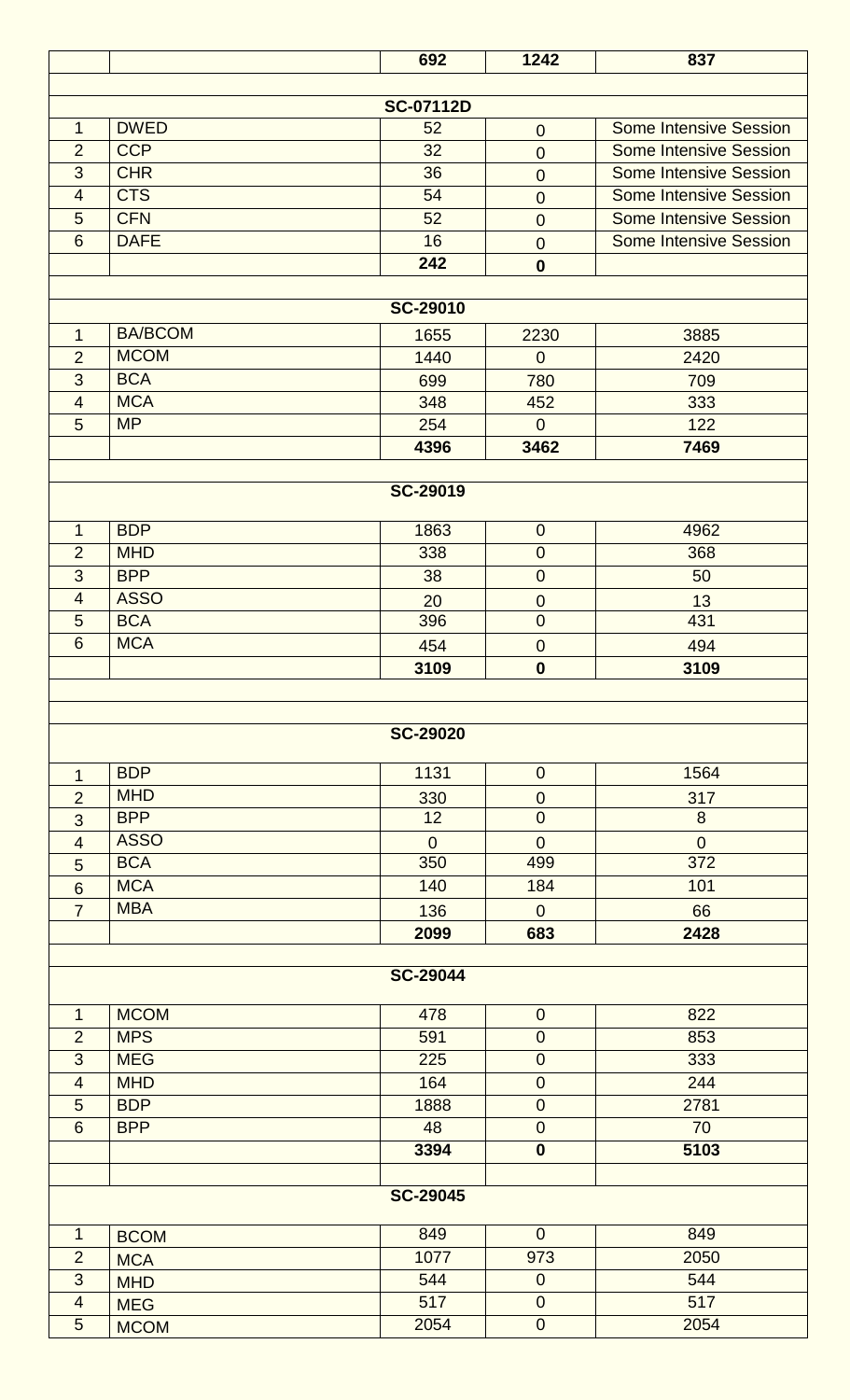| $6\phantom{1}$  | <b>MCOMBPCG</b> | 132               | $\theta$          | 132            |
|-----------------|-----------------|-------------------|-------------------|----------------|
| $\overline{7}$  | <b>MCOMFT</b>   | 63                | $\mathbf 0$       | 63             |
| 8               | <b>PGDIPR</b>   | 101               | $\mathbf 0$       | 101            |
| 9               | <b>PGDUPDL</b>  | 136               | $\mathbf 0$       | 136            |
| 10              | <b>MAEDS</b>    | 65                | $\mathbf 0$       | 65             |
| 11              | <b>PGDT</b>     | 97                | $\overline{0}$    | 97             |
| 12              | <b>BCA</b>      | 1692              | 1385              | 3077           |
| 13              | <b>CTE</b>      | 47                | $\theta$          | 47             |
| 14              | <b>MP</b>       | 557               | $\mathbf 0$       | 557            |
| 15              | <b>CFE</b>      | 39                | $\boldsymbol{0}$  | 39             |
| 16              | <b>BPP</b>      | 43                | $\overline{0}$    | 43             |
| 17              | <b>ACISE</b>    | 14                | 10                | 24             |
| 18              | <b>CBS</b>      | 83                | 30                | 113            |
| 19              | <b>PGDIS</b>    | 198               | 120               | 318            |
| 20              | <b>PGDAST</b>   | 257               | 96                | 353            |
| 21              | <b>PGDSS</b>    | 57                | $\pmb{0}$         | 57             |
| 22              | <b>BCOMAF</b>   | 107               | $\overline{0}$    | 107            |
| 23              | <b>CIT</b>      | 50                | 40                | 90             |
| 24              | <b>MCOMMAFS</b> | 44                | $\boldsymbol{0}$  | 44             |
| 25              | <b>CHR</b>      | 42                | $\mathbf 0$       | 42             |
| 26              | <b>CCP</b>      | 23                | $\mathbf 0$       | 23             |
| 27              | <b>MADVS</b>    | 49                | $\mathbf 0$       | 49             |
| 28              | <b>BCOMCAA</b>  | 24                | $\boldsymbol{0}$  | 24             |
| 29              | <b>MAWGS</b>    | 17                | $\mathbf 0$       | 17             |
| 30              | <b>MAGD</b>     | 28                | $\mathbf 0$       | 28             |
| 31              |                 |                   |                   | 45             |
| 32              | <b>DBPOFA</b>   | 31                | 14<br>$\mathbf 0$ | 24             |
|                 | <b>MATS</b>     | 24                |                   |                |
|                 |                 | 9061              | 2668              | 11729          |
|                 |                 |                   |                   |                |
|                 |                 | <b>SSC-29046D</b> |                   |                |
| $\mathbf 1$     |                 |                   |                   |                |
|                 | <b>MHD</b>      | 120               |                   | 830            |
| $\overline{2}$  | <b>MPA</b>      | 90                |                   |                |
| 3               | <b>MAPC</b>     | 75                | 34                |                |
| $\overline{4}$  | <b>MEG</b>      | 160               |                   |                |
| $\overline{5}$  | <b>PGDCFT</b>   | 25                | 18                |                |
| $\,$ 6 $\,$     | <b>MSCCFT</b>   | 59                | 24                |                |
| $\overline{7}$  | <b>MSW</b>      | 65                |                   |                |
|                 |                 | 594               | 76                | 830            |
|                 |                 | <b>SC-29048</b>   |                   |                |
|                 |                 |                   |                   |                |
| $\mathbf{1}$    | <b>CIT</b>      | 19                | 18                | 37             |
| $\overline{2}$  | <b>PGDIBO</b>   | 168               | $\mathbf 0$       | 168            |
| 3               | <b>MHD</b>      | 250               | $\mathbf 0$       | 250            |
| $\overline{4}$  | <b>MCOM</b>     | 1395              | $\overline{0}$    | 1395           |
| 5               | <b>MCA</b>      | 405               | 746               | 1151           |
| $6\phantom{1}6$ | <b>BCOM</b>     | 343               | $\overline{0}$    | 343            |
| $\overline{7}$  | <b>BCA</b>      | 418               | 600               | 1018           |
| 8               | <b>BA</b>       | 349               | $\overline{0}$    | 349            |
|                 |                 | 3347              | 1364              | 4711           |
|                 |                 |                   |                   |                |
|                 |                 | <b>SC-29049P</b>  |                   |                |
| $\mathbf{1}$    | <b>MAAE</b>     | 18                |                   | 48             |
| $\overline{2}$  | <b>PGDAE</b>    | 18                |                   | $\overline{7}$ |
| $\overline{3}$  | <b>PGCAE</b>    | 18                |                   | 12             |
|                 |                 | 54                |                   | 67             |